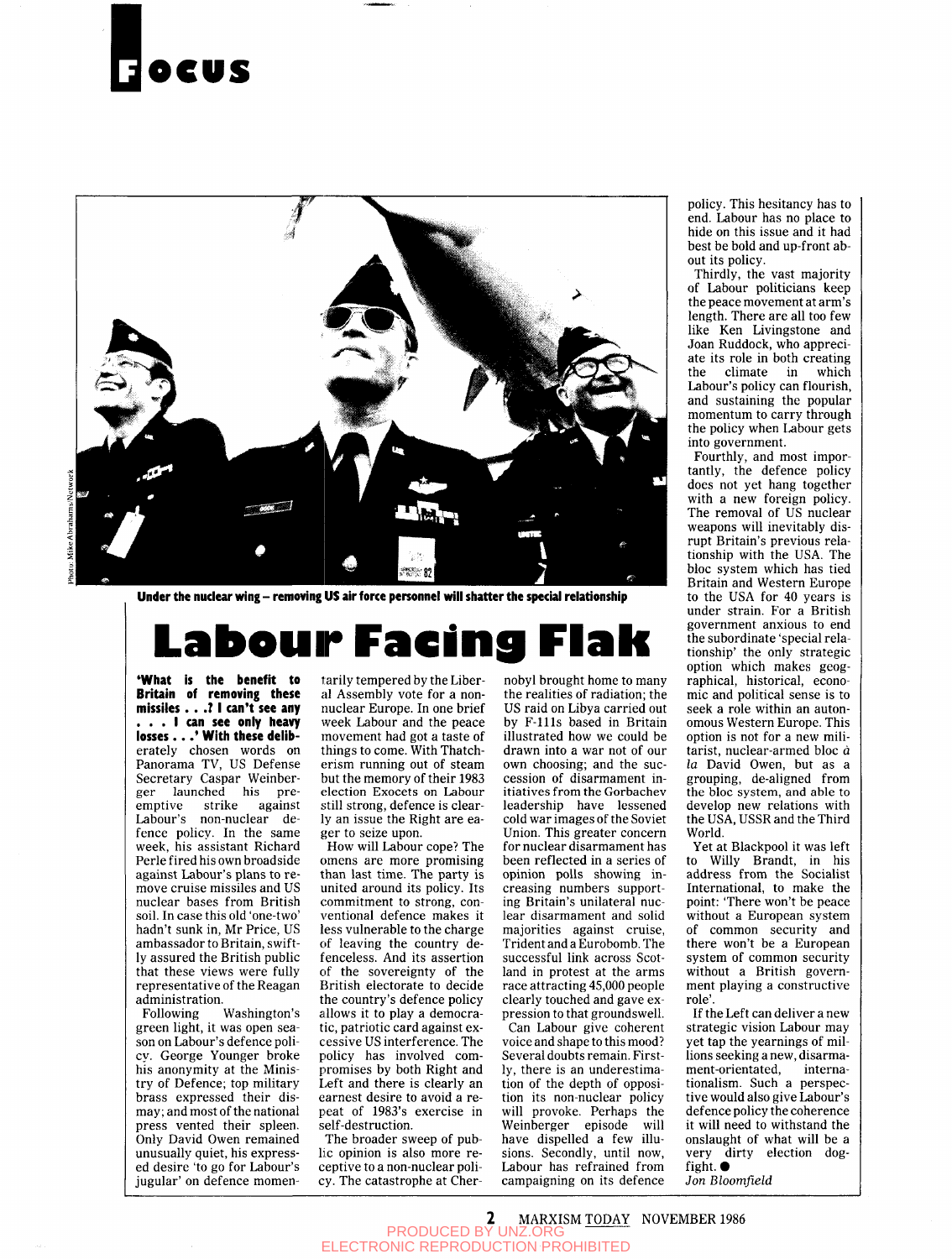### **FOCUS**

## **Black** Power

**There has been surprisingly little analysis in Britain of the events in Washington leading up to both houses of Congress overriding the president's veto of the sanctions bill.** 

The great model - the in**spiration and example to the pro-Africa and antiapartheid movement in the US - is the Zionist lobby. Ever since the war, it has used its tiny voting population (3%), money and organisational power to dictate American policy on the Middle East. Now, finally, the black Americans have shown what they can do: much less money, a lot more people (though probably greatly undercounted: well over 10% anyway), growing organisational skills.** 

**The issue of South Africa has been building for many years now. It's nothing if not clear-cut for black Americans: Africa, the powerful symbol of identity and pride evoked through the idea of 'Black is Beautiful' and the civil rights movement.** 

**it is essentially this growing identification of American black people with Africa, and an increasingly sophisticated understanding of the issues, which lies behind what otherwise would seem a surprise reversal.** 

**The white liberal antiapartheid movement has never been particularly strong in the US. Where it has scored has been in campaigns to block bank loans and investment in South Africa, and there is a strong analysis among campaigners across the board about the importance of withholding economic support from the apartheid system which would make Reagan's claims that sanctions equal job losses simply laughable.** 

**Now that the pro-Africa lobby has won this victory, we should all get used to the idea that the US is going to be subject to continuing and if anything mounting pressure to support further moves against South Africa.**  $\bullet$ **Barbara Rogers** 



**There's votes in virtue - Nancy Reagan campaigns against drugs** 

# **Pell Teasers**

### **Try this quiz:**

**1 Who is head of the African National Congress?** 

#### **2 Who is prime minister of Israel and who is his designated successor?**

3 What terrorist act was directly linked to Col Gadafy by President Reagan and served as justification for the April bombing raid?

4 What is a Stinger missile and has the US supplied any to Saudi Arabia?

5 Where does the state of Maryland rank among the 50 US states in terms of amount of federal grant received?

If you got all five right, then you scored higher than all 17 candidates in the recent primary election for Maryland's seat in the US senate. If you got four right, then you tied with the victor of the Republican primary, former Reagan aide Linda Chavez. If you got one and a half right, you tied with Democratic congresspeople Barbara Mikulski and Mike Barnes.

The quiz, given by a Maryland tv station ('We thought

they were darn basic questions,' commented a disappointed tv producer) proves several things about American politics: first, that the Reaganites do not have a monopoly on ignorance (Barnes, who lost the primary, actually serves on the House foreign affairs committee). Second, that to succeed in American politics, you mustn't waste time on issues of little importance to your electorate, like foreign affairs.

If the Democrats do win the biggest prize on offer in the forthcoming elections on November 4, namely control of the Senate, for which they need to pick up four seats, it will probably be due to one issue: drugs. Since last summer, America has suddenly discovered an 'epidemic' of drug use. Never mind that there is virtually no evidence this epidemic exists: never mind that most of the proposals are impractical, unconstitutional, or simply absurd: when America goes on one of

its periodic 'benders of pohtical hysteria', to quote the *Washington Post,* watch out!

Late one night last summer, 49-year-old Republican senator Al D'Amato (the favourite in the New York race) turned up on a Harlem street in a leather bomber jacket to purchase a vial of 'crack' (a concentrated form of cocaine), and 'prove' to the hidden tv cameras that it was easily available.

Democratic senator Alan Cranston (a tight race in California) recently endorsed Reagan's proposals for a compulsory death sentence for murders committed in the course of drug dealing (Cranston used to be an outspoken opponent of capital punishment and once sponsored a bill to decriminalise marijuana).

In Arkansas, both candidates for governor - and their wives! - took urine tests to prove they were not cocaine users. In Florida, Republican senator Paula Hawkins (coming up strongly from behind) applied, unsuccessfully, to make a guest appearance in an anti-drugs role on *Miami Vice.* 

What would be the significance of a Democratic capture of the Senate? The answer is probably not too much. On foreign policy issues, most of the important battles have been fought out within the administration. The 'Great Communicator', until the sanctions vote, has had little trouble getting his foreign policies through Congress: even on the CIAbacked war against the Nicaraguan government, arguably unpopular with the electorate at large, Reagan has been able to get the already solidly Democraticcontrolled lower house to roll over and play dead on request.

The election might make more of a difference to the international economy. If they command both houses, the Democrats will have a substantially bigger knife to hold in Reagan's back when he negotiates issues like trade barriers and farm price supports with foreign leaders.

What does it all mean to the

**3 MARXISM TODAY NOVEMBER 1986**<br>ELECTRONIC REPRODUCTION PROHIBITED **TION PROHIBITED**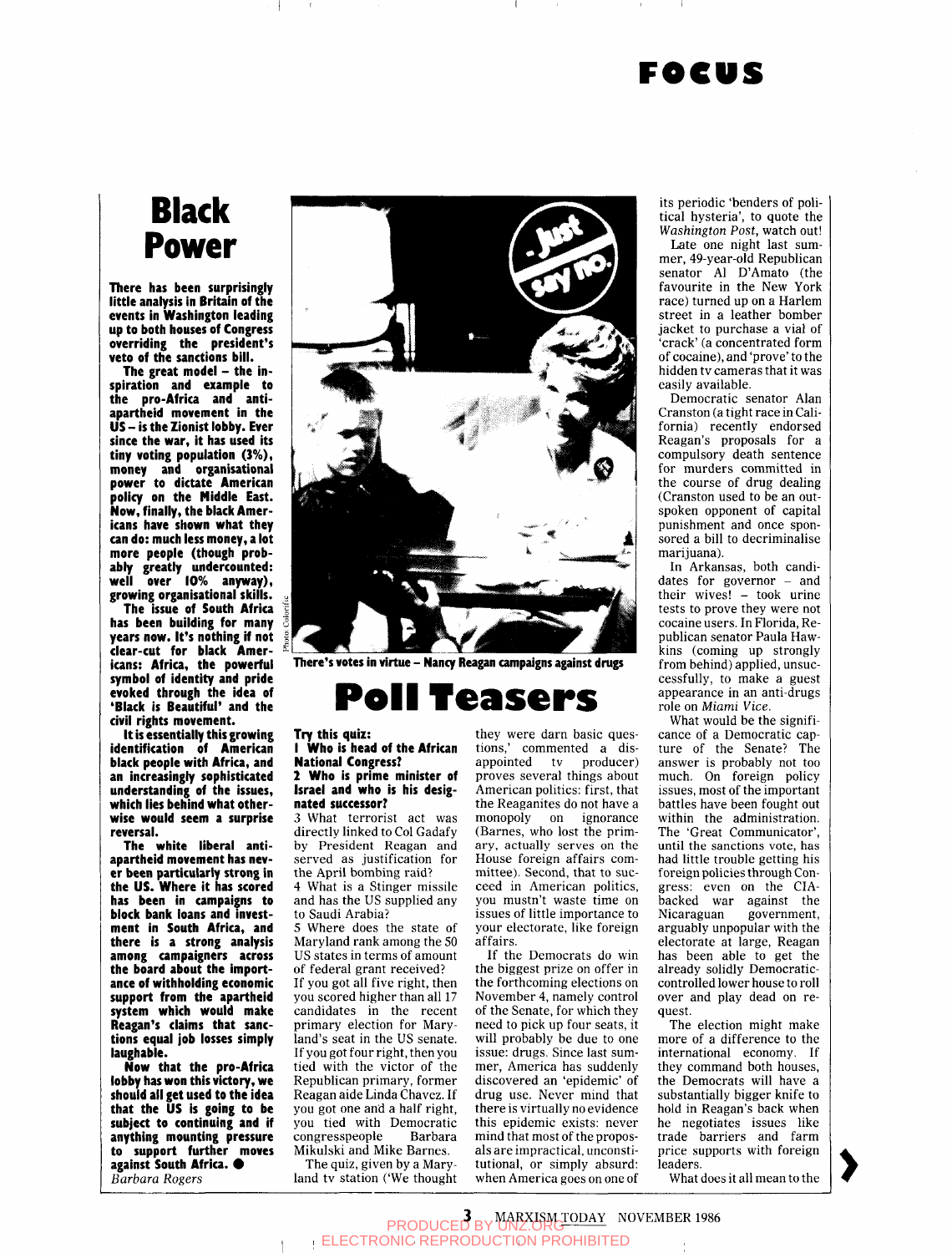### **FOCUS**

1988 presidential race? Again, not a lot. The putative presidential contenders involved this year, men like Cuomo and Kemp in New York and Richard Gephardt in Missouri, are all virtual shoo-ins in their respective bailiwicks. The most significant developments might be in the broader sociological trends in American politics. The embourgeoisement of the Southern redneck has been one of the keys to the Republicans' dominance of federal politics since 1968.

Probably the most critical indicator of Southern Republicanism will be the tight senate race in North Carolina between reasonable, antiracist, intellectual Terry Sanford - despite those drawbacks, still a slight favourite - and Republican James Broyhill, a rightwinger whose supporters include apartheid's friend senator Jesse Helms, and the evangelist Reverend Pat Robertson, a truly frightening presidential hopeful, next to whom Ronald Reagan looks like Voltaire.

The one region where the Democrats may find some comfort is in the Midwestern farm belt. Since the collapse of commodity prices in the early 1980s, a growing agrarian populist movement has been making headway in states like Texas, Missouri and Iowa. Historically, the two periods of liberal reform in the past century were both made possible by farmers joining the urban lower classes in political protest.

The current farm depression - the worst since the 1930s - may be creating the conditions for a rerun of that alliance. That would influence not only the Democrats' chances in 1988, but who they choose as their candidate. Key races to watch are senate contests in Missouri and South Dakota.

Oh yes, the answers: Jthe tv station accepted either Nelson Mandela or Oliver Tambo. 2 Shimon Peres: Yitzhak Shamir. *3* Bombing of the La Belle discotheque in West Berlin. 4 A hand-held anti-aircraft missile; yes. 5 35. • *Jeff Ferry* 



**Vishnu Sharma - a key figure in anti-racist battles for 30 years** 

## **Fighting Tlie Raj and Tlie NF**

**Vishnu Sharma holds a special place in the hearts and minds of the community in Britain and India. Born in 1922 in the Punjab, he was imprisoned at the age of 14 for his activities opposing the British Raj in India. Following independence, he continued his campaigning for workers' rights until political and economic pressures led to his departure from India in I9S7. The day after his arrival in England, Vishnu applied for membership of the Communist Party, and joined the Indian Workers' Association in Southall, becoming the general secretary before long and national president in 1977.** 

**Trace the development of local and national immigration and anti-racism campaigns, movements and organisations over the last 30 years in Britain, and Vishnu Sharma will feature. A founder of the 1960s Campaign Against Racial Discrimination and Ealing Community Relations Council, he became the first general secretary of the Joint Council for the Welfare of Immigrants in 1967, and**  retains his involvement with **|CW1 even now as its chair. It was at JCWI that Vishnu led the successful campaign to** 

**end the virginity testing of asian women immigrants.** 

**But as important as any national position was Vishnu's work in building and supporting the rights of the Southall community. He organised the marches opposing Ealing council's bussing of black schoolchildren, encouraged the development of the Southall youth movement, and in 1979 was at the forefront of the protest against the NF election meeting in Southall. The death of Blair Peach at that demonstration and the mass arrests of innocent people undoubtedly shook Vishnu Sharma enormously at the time and has left a mark of deep personal sadness with him.** 

**Vishnu has ahvays been and will remain - a fighter. He has inspired and helped me despite our differing political views, and I owe him much. I'm sure he will be remembered for his commitment, sincerity and loyalty to the Communist Party, to the people he served, above all to his country of birth, India, to where he is now returning. I wish him happy birthday and a long retirement in**  struggle.  $\bullet$ **Virendra Sharma** 

# **Shares At The<br>Sales Sales This summer produced an**

**unprecedented double-first in the advertising spending league table. According to the** *Media Register* **the**  Trustee Savings Bank spent £2.4m on advertising in August, and British Gas £1.7m, making these two campaigns the largest that month, dwarfing the traditional big spenders such as cigarettes, soap powder and stores. Yet the TSB campaign was not aimed at gaining a single new account. Nor was the goal of the British Gas ads to persuade us to use more therms. These huge promotions were to persuade the British public to buy shares.

These advertising campaigns were not just huge: before British Telecom used similar techniques in late 1984 they were unprecedented. They had previously been regarded as illegal.

Any City lawyer would say that ICI could extol the virtues of its chemicals and Marks and Spencer could advertise the long lasting qualities of its underwear but neither could tell the public that its shares were worth buying. These rules date back to the 1920s when the hawking of worthless shares through adverts, letters and over the doorstep, became a serious problem.

British Telecom changed all that. Dewe Rogerson, a City PR agency, was told at government level to sell the shares like soap powder, a task never suggested before. The agency's task was twofold. Firstly it had to give popular expression to the government's own vision of a share-owning democracy, in this case by persuading a sceptical public that a phone company of dubious quality was really a most attractive purchase. Secondly it had to enthuse the somewhat reluctant professional City investors who were unsure about

**PRODUCED BY UNZ.ORG**<br>PRODUCED BY UNZ.ORG ELECTRONIC REPRODUCTION PROHIBITED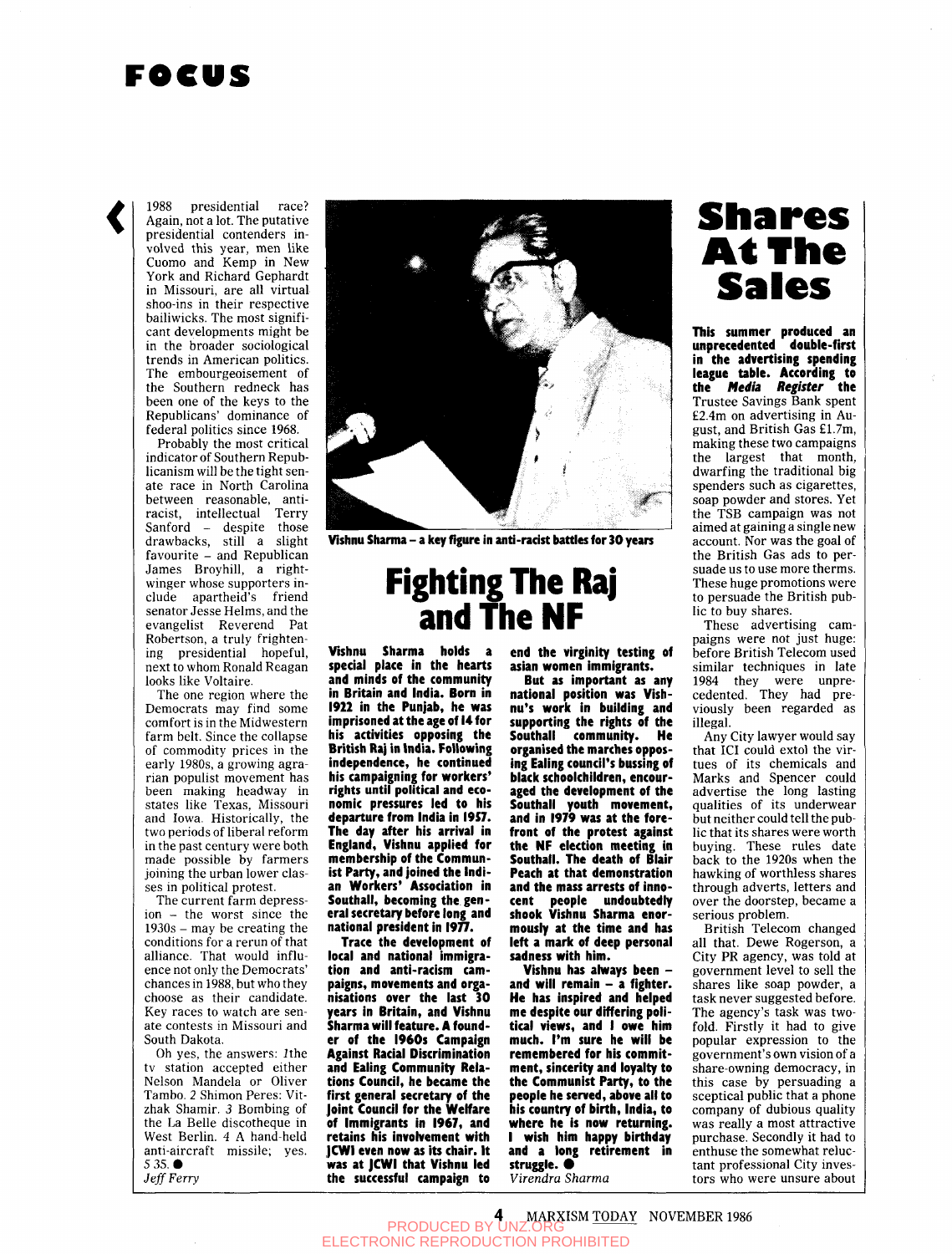BT's future earnings pattern.

Dewe Rogerson knew all about the ban on advertising shares and the Companies Act requirement for all application forms to be attached to a full prospectus. With the Department of Trade and Industry as the main guardian of the Companies Act, the agency decided to push against rules on share sales to see just how flexible they were.

They turned out to be extremely flexible. Advertising a forthcoming share issue proved to be fine as long as no judgement was passed on the value of the shares. Implying that you would miss something if you did not apply and running a parallel corporate campaign to extol the 'product' were equally permitted. At the same time BT advisers came up with the 'mini-prospectus' idea, which left out much of the detail in a full prospectus which is intended to protect the investing public.

TSB and British Gas are also Dewe Rogerson clients, and both have taken the BT hype a stage further. The TSB sell had two powerful external aids. A court decision that no-one actually 'owned' the TSB meant that successful applicants were buying into a hugelyexpanded asset, since the proceeds of the share-issue went not to the Treasury, but straight back into the bank.

And then there was the influence of the well-publicised 'grey' market, which enables share-dealing ahead of the formal issue by speculators trying to second-guess the real opening price of shares. Reports from the TSB 'grey' market suggested that investors would more than double their initial stake.

British Gas will feature the biggest-ever direct mail campaign, with a 'personalised' letter to every gas consumer. To avoid being pronounced a failure, it must beat the 5m applications which the TSB attracted. For the government it is to be the crowning glory in their share-selling spree: no holds barred.  $\bullet$ 

*Tony Levene* 



**Leaders of four centre-right unions met in secret conclave**  during TUC week to draft an **ambitious blueprint for a new mega-union which could dominate** the TUC by the end of the century. 'Project 2000', as it is codenamed, carries a wide ranging brief to invite other like-minded unions to join in.

But this latest manifestation of the centre-right's quest for realignment within the TUC has already suffered a couple of body blows. Two of its Brighton architects - leaders of the building workers' union UCATT and the Institution of Professional Civil Servants have had to pull out after the executives of both unions damped down their powerbroking aspirations and put a block on future involvement. These rebuffs have left leaders of the right-led electricians union, the EETPU, and the Amalgamated Engineering Union as custodians of the Project 2000 gameplan. The prospect of a bilateral merger between the two increased when rightwinger Bill Jordan clinched the AEU presidency. But it still remains strewn with obstacles. The AEU's policymaking national committee has ruled out any merger talks involving an abandonment of the AEU's longstanding commitment to regular officer elections and the district committee structure. The electricians do these things rather differently: the ruling executive calls the shots.

The declared aims of Project 2000 are informed by a need to respond to changing skill and job territories. But a powerful subtext is the evident desire to eclipse the Transport and General Workers Union's block vote pre-eminence. Though hit by membership decline, Britain's biggest union still wields 1.4m votes, spurring the search for a rival centre-



**City University, London EC1 Oct 31-Nov 2 A weekend of politics, entertainment and fun!** 

# **HAVE Y OU REGISTERED?**

**Extra participants include: Germaine Greer, Valerie Riches, Judith Williamson, Gordon McLennan, leading Sandanista, Sam Aaronovitch, Angela McRobbie, Jock Young, George Galloway, Bernard Wiltshire, Barbara Burford.** 

**For last minute details phone 012514406 NOW! OR Buy your ticket on the day. See you there!**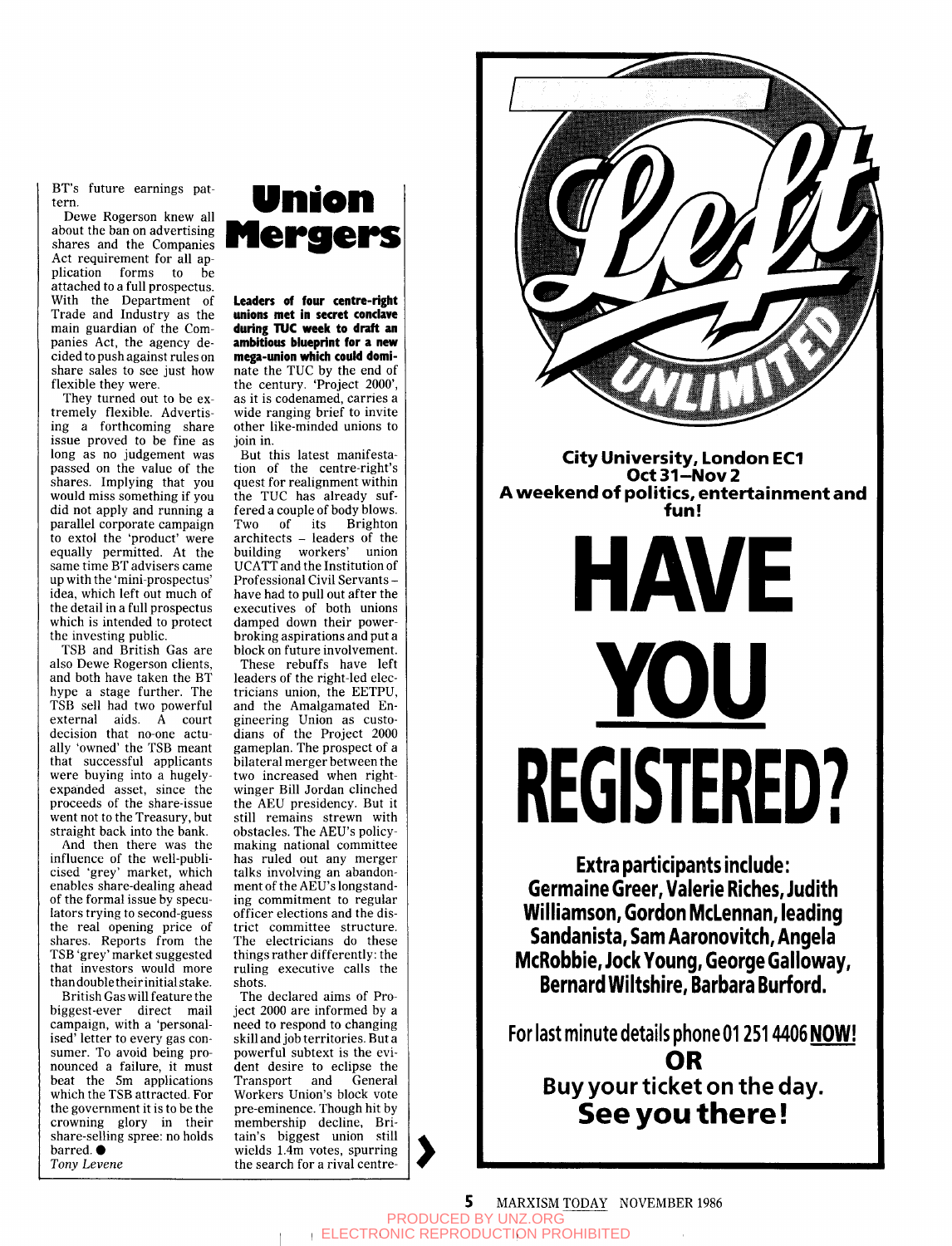



COLLECTIO N I98 6

 $maxw\_cos(k)$ *London •* HARRODS. WAY IN DEPT • WHISTLES • JONES *Glasgov* • ICHE-NE-SAN • THE WAREHOUSE • *Dublin* • KOKO

6 MARXISM TODAY NOVEMBER 1986 PRODUCED BY UNZ.ORG ELECTRONIC REPRODUCTION PROHIBITED

 $\bar{r}$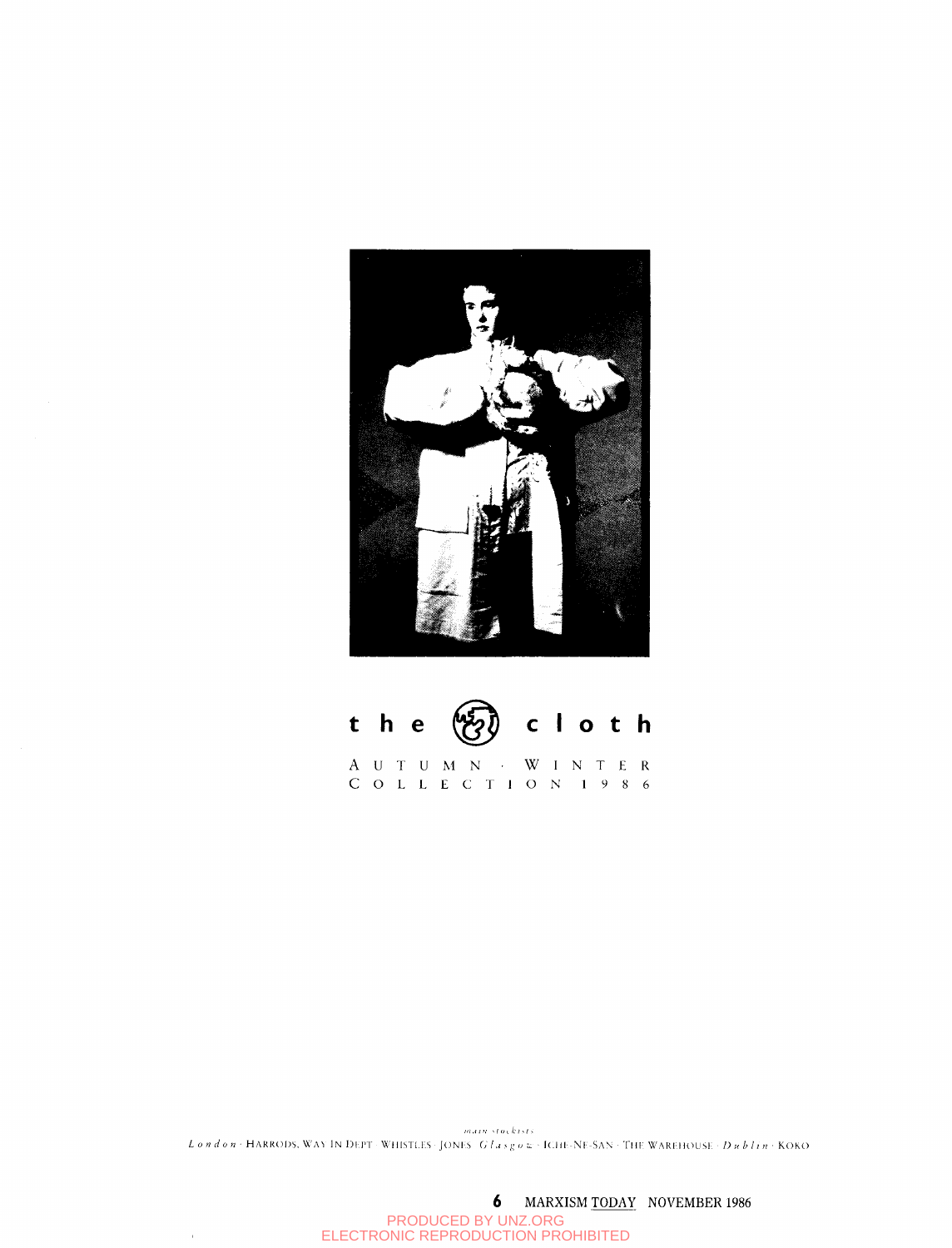### **FOCUS**

right grouping.

Project 2000's many precursors in the field have proved abortive, and in the medium term it too seems destined to remain a paper tiger.

But the developing courtship between two white collar unions with leftward leaning leaders merits close scrutiny. The mooted marriage between ASTMS and TASS would create the largest white collar union in the TUC; and on current membership figures, its sixth largest affiliate.

Both Clive Jenkins and Ken Gill are backing the plan, and a November joint union executive meeting is expected to map out the next stage of the 'TASTMS' amalgamation strategy.

If it comes off, both general secretaries would work in tandem until retirement. The move would make strong industrial sense for members working in engineering, a shared job territory in many cases. The merger talks have already prompted a joint white collar pay campaign at the Lucas Group which enabled union negotiators to coordinate limited industrial action.

But what shape would a joint TASTMS rulebook take?

TASS has a highly disciplined conference with around 150 voting delegates. ASTMS has a big hitter gathering which allows for more than 800 voting delegates, to reflect the diversity of its membership spread. The vexed question of compliance with the 1984 Trade Union Act on secret individual ballots for executive elections and before industrial action should prove fertile ground for inter-union debate. TASS elects its executive members on a branch vote system, through a single transferable vote. It has shown no signs of altering its balloting modes to fall into line with the law, and has reiterated its declared hostility to state interference in internal union affairs.

Freed from its strife torn link up with the engineers, TASS's hard left leadership has cast around for small unions of a similar ideological bent. It now likes to be known as the 'manufacturing union' and has absorbed the tobacco workers, sheet metal workers and pattern makers into its structure.

ASTMS - zealously expansionist since its creation has used its flexible structure to open up new job territories through merger. Growth by acquisition is enshrined in the ASTMS rulebook, aided by the considerable degree of industrial autonomy given to small unions and staff associations which join up. Its finance sector membership - many of whom transferred en bloc from former in-house staff associations - are likely to be most resistant to the TASTMS concept.

The emergence of TASTMS would have a devastating effect on APEX, the clerical union, which has seen membership drop from 140,000 to around 90,000 over the past six years. Both the GMBU and AEU have made tentative merger overtures to APEX, and the union has called a special executive to consider options in January, The current make-up of the TUC has been determined by successive amalgamations: in 1945 there were 191 affiliates compared to 88 today, despite the more recent arrival of the teaching and civil service unions. A confluence of internal pressures, personality clashes and dwindling membership and finances has tended to shape the merger pattern as much as industrial logic.

The TUC has been unable either constitutionally or through backroom guidance to impose a coherent pattern on union merger moves. As the labour market continues to fragment, inter-union competition for both membership and recognition rights is set to intensify. And all the signs are that the initiatives for carrying through mergers which attempt to answer the challenges posed by external structural change, will continue to rest upon the whim or will of the individual unions themselves.  $\bullet$ *Helen Hague* 



## **Roses Are Red**

**There's a seductive symbolism in tlie Labour Party's new rose. It rejects the harsh representation of the French socialist emblem, but is**  similar enough to be fashionably European.

Described as softer, more feminine, more sophisticated, it is a Saatchi-type image for the looks-conscious consumer.

But the rose is also a symbol of seduction. In the language of flowers you don't offer such a loaded gift to a sick aunt. A red rose, usually from a man to a woman, says more than words. This association with the worst aspects of sexual politics cannot surely have been overlooked by the party's image-makers. Or is it that the entire facelift is consciously geared-up to a return to quaint old-fashioned English-rose ways?

Labour MP Robin Corbett's remarks on this year's conference delegates reveal a more worrying side to the bloom; 'When I walked

through the door I thought I was in the wrong place. All those people looking so clean, sensible and presentable. There were even men wearing ties and women wearing dresses. Where were the legions of women in dungarees I meet every year? I couldn't see one in the place.'

So, lipsticked glamour takes over as the face of feminism and style sells socialism? The triumph of the typeface and layout artist has ensured that form and presentation are no longer deadly labour sins because the party's found gloss.

Corbett clearly sees male/ female stereotyping as a means of glueing together political rifts. But where were the feminist policies associated with the dungarees? They too had disappeared, subverted for the sake of unity. At least they were spared the indignity of being propositioned with a rose.  $\bullet$ 

*Jackie Wills* 

 $\mathbf{7}$ MARXISM TODAY NOVEMBER 1986

PRODUCED BY UNZ.ORG ELECTRONIC REPRODUCTION PROHIBITED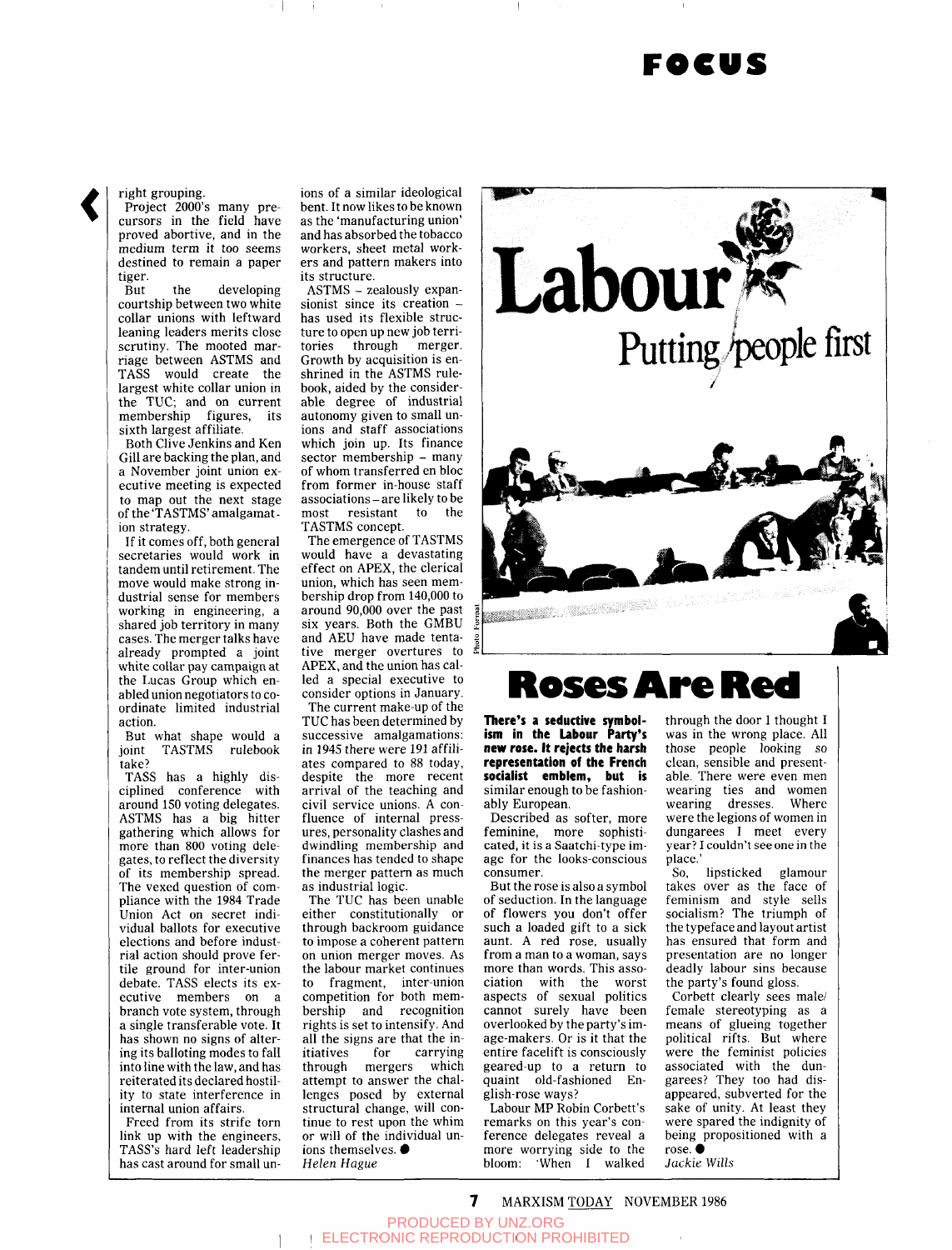# Healthy Questions.

In an area as controversial as health care, there are bound to be many questions. But when it comes to NHS medicine supply the answers are often assumed. If you want more information about British

medicines and their contribution to the nation's health and wealth, contact ABPI at the address below.

### **Q. How does the pharmaceutical industry^<^ affect the UK economy?**

**A. In** 1985 UK pharmaceutical exports exceeded imports by over £830 million. Our domestic spending on medicines is only half that of our major competitors like the US, Japan and Germany. If Britain is to be able to afford good welfare services, we must be able to pay for them  $$ pharmaceuticals are an area in which this country' is outstandingly successful.

### **Q. What contribution to UK employment does the pharmaceutical industry make?**

**A.** Over 80,000 people are employed directly by the UK pharmaceutical industry. A further 250,000 to 300,000 British jobs owe their existence indirectly to the pharmaceutical industry.

### **Q. Why is the number of NHS prescriptions rising?**

A. Between 1979 and 1985 the total number of prescriptions dispensed in the UK rose by only *S%.* Factors involved included the 'ageing' of the population, rising unemployment and the shift to community care. For some groups of medicines, such as tranquillisers, the total fell significantly.

### **Q. Does the pharmaceutical industry care about 'Third World' health?**

A. Only about *\()%* of the UK pharmaceutical industry's revenue is derived from the entire Third World. Yet through ABPI, British medicine manufacturers accept their responsibility

to aid global health progress. For example, pilot projects to improve medicine distribution are being funded in East Africa and the Maldives.

**Q. Why should all the growth money available to the NHS go to medicine costs?** 

**A. It** does not. Since 1982 the proportion of NHS

resources going to pharmaceuticals (costed in manufacturers' prices) has stayed roughly constant. Less than one NHS pound in ten goes on medicines. Some 80% of NHS medicines are prescribed by

General Practitioners. DHSS figures show that between 1979 and 1984 overall spending on the family practitioner services went up 10% more than their medicine costs.

### **Q. Haven't we already got the medicines ' we need?**

**A.** Medicines and vaccines are not the only key to better  $\mathscr{G}$  health. But they have contributed significantly to the control of infections and the relief of disorders like depression, arthritis and heart disease. Unfortunately, however, many illnesses are still incurable, or only partly treatable. Providing research investment continues, many more eff^ective pharmaceuticals will be developed to protect against conditions such as cancers, multiple sclerosis and **AIDS.** 

> **Q. Does the pharmaceutical**  industry spend more on promotion *% Wr:.:'^J:^^* **than research?**

A. In Britain the pharmaceutical industry spends, from its NHS income, twice as much on research as it does on promotion/information. If export earnings are added, UK research spending stands at over £500 million, more than three times UK promotional and allied outlays.

**Q. Isn't the pharmaceutical industry excessively profitable?** 

A. The UK pharmaceutical industry's profits from the NHS are currently below the average for the companies quoted in the "Financial Times" 500 Index. The UK pharmaceutical industry has consistently invested more in this country than it has made in profit from the NHS.

For further information about medicines and health in Britain, write to Gail Turner at The Association of the British Pharmaceutical Industry's Health Information Desk, or telephone her on 01-930 3477

**British Medicines and Britain's Health.**  The Association of the British Pharmaceutical Industry. ABPI, 12 Whitehall, London SW1A 2DY.



8 MARXISM TODAY NOVEMBER 1986